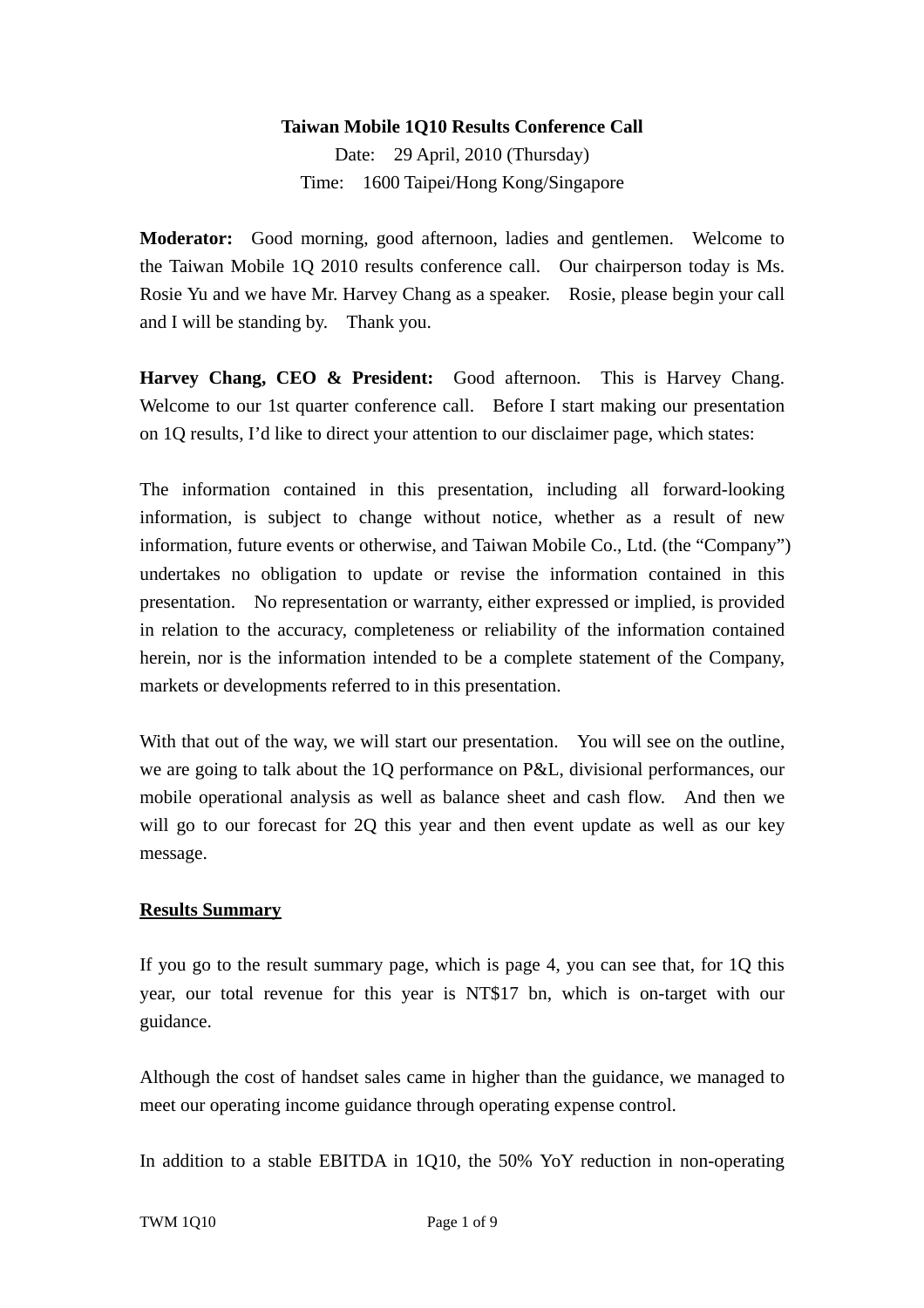expense, including lower assets write-off losses as well as interest expenses, lower income tax also contributed to the 11% net income growth.

If you go to the next page, we are now looking at the 1Q performance breakdown by the three business groups.

## **1Q Divisional Performance**

## *CBG*

On the Consumer Business Group, you can see CBG's 1Q10 EBITDA was negatively affected by our stepped-up efforts in selling more 3G smart devices as well as our data plans to our customers. In return, we saw real 3G data revenue going up 15% QoQ at the end of March this year.

# *HBG*

On the Household Business, our HBG's revenue has been benefiting from larger subscriber base and higher speed broadband service adoption. This coupled with better economies of scale has increased its 1Q EBITDA by 13% YoY.

## *EBG*

On the Enterprise Business Group, our EBG continued reporting a YoY increase in EBITDA for the quarter; this is primarily backed by higher roaming revenue and well-controlled operating expenses.

Let's go to the next page, which will give you some comparison among the wireless operators.

## **Wireless Peer Comparison**

As you can see from the chart, our mobile service revenue YoY decline continued to taper off this quarter, so now we're down to less than 1% decline. This is primarily attributed to improved revenue per minute due to reduced low-yield minutes.

Coupled with good growth momentum in VAS, our ARPU stood out among our peers in this quarter.

# **VAS and 3G**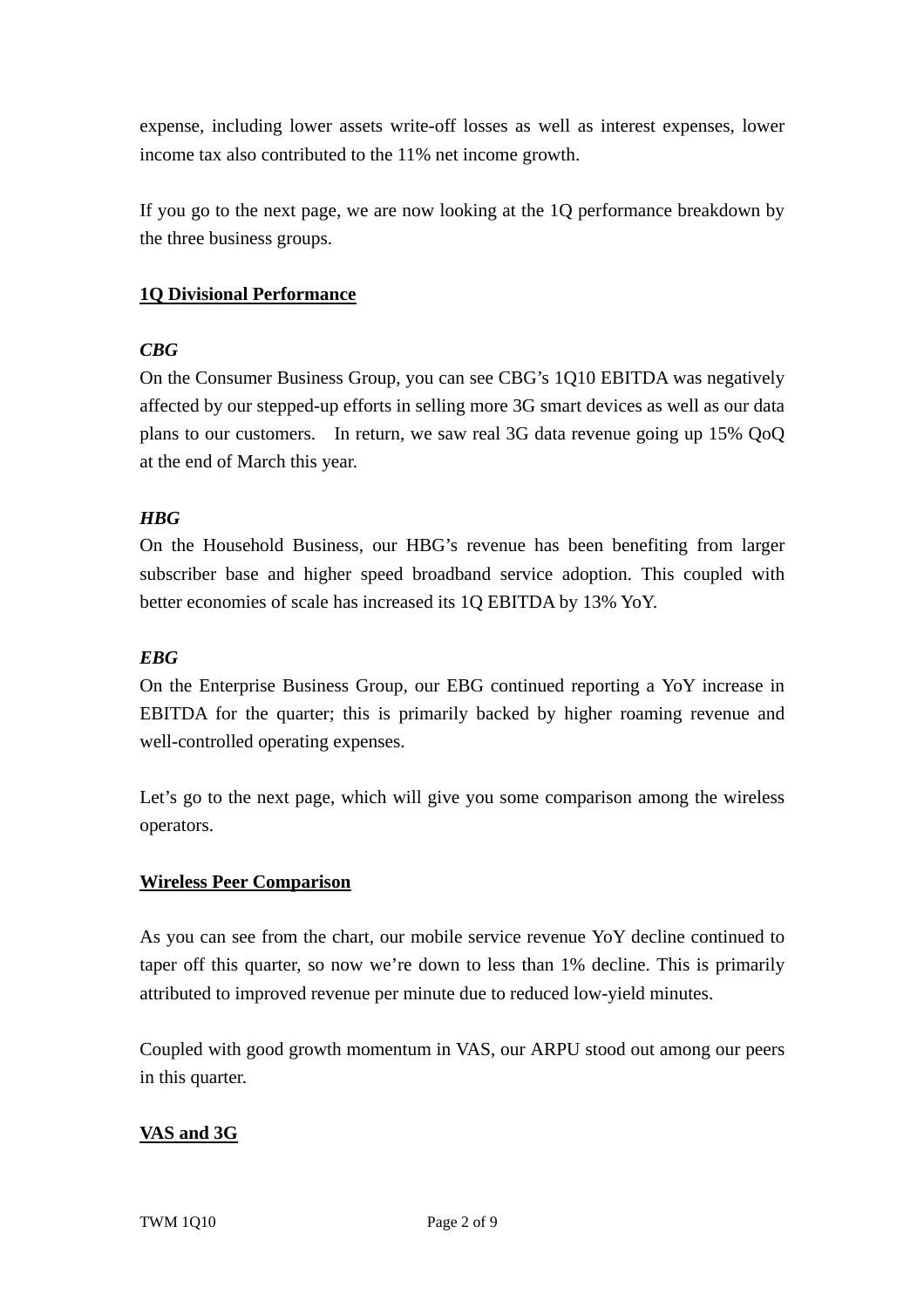Further look at our VAS as well as our 3G adopters, our VAS revenue continued its double-digit growth YoY this quarter and has accounted now for 14.2% of our total service revenue. It is worth noticing that revenue from mobile internet now has accounted for close to half of our VAS revenue, and is expected to further grow along with the increased popularity of smart devices.

Our 3G post-paid subscriber number in 1Q10 exceeded 3.5m, up 39%YoY, which made up 61% of total post-paid subscriber base. And our 3G data revenue was up 71% from a year ago.

Now, I will ask Rosie to talk about our balance sheet and cash flow.

## **Cash Flow Analysis**

**Rosie Yu, Finance VP & Spokesperson:** Good afternoon. Let me talk you through cash flow analysis first.

Our operating cash flow remained stable in 1Q10. The 1Q10 investing activity cash outlay was mainly for NT\$1.46bn in cash capex. On the financing front, we repaid altogether NT\$6.45 bn in short-term debt, including NT\$5.65bn of short-term borrowings and NT\$0.8bn of commercial paper.

With good core business cash earnings and stable cash capex, our 1Q10 free cash flow of NT\$6.44bn translated into an improved annualized FCF yield of 11.3%.

Now, let's turn to page 9 for our balance sheet numbers.

#### **Balance Sheet Analysis**

On the asset side, cash balance remained stable and net PP&E balance at the end of 1Q10 was down sequentially, with depreciation and assets write-off higher than capex.

The 2G's net book value was reduced to NT\$16.0bn, and 3G's was down to NT\$12.5bn as of the end of 1Q10.

## **Harvey:** Up.

TWM 1Q10 Page 3 of 9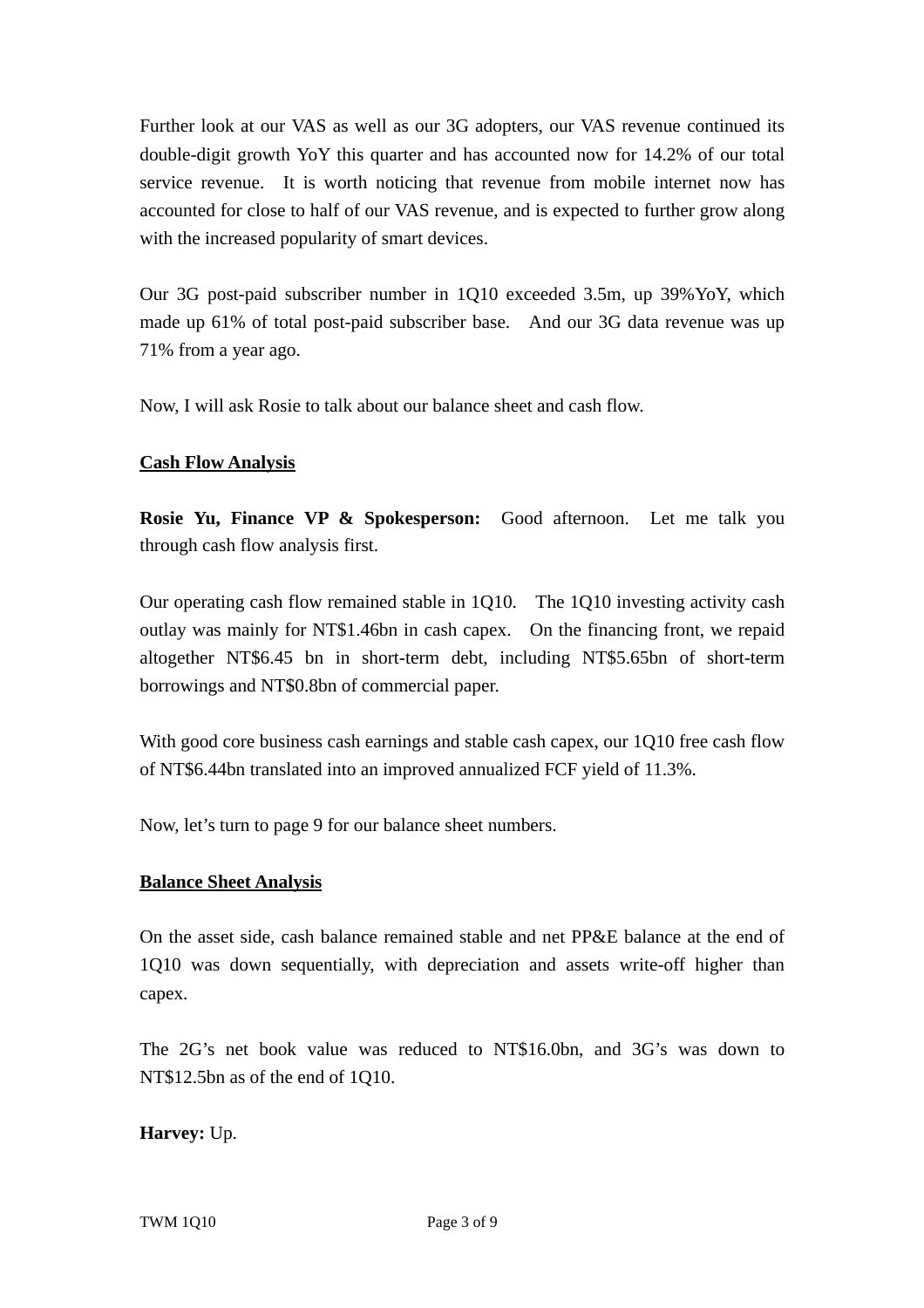**Rosie:** Oh sorry. With a NT\$6.45bn reduction in borrowings in the quarter as mentioned in the cash flow analysis, our gross debt dropped to NT\$9.15bn and net debt to NT\$6.19bn, respectively. So, that's pushing down our net debt-to-EBITDA to 0.03x at the end of the 1Q.

Let me turn this over to Harvey for 2Q guidance.

### **2Q10 Forecast**

**Harvey**: As we look at the forecast for the  $2<sup>nd</sup>$  quarter, starting April, we will be facing this mandatory mobile price cut, which will result in a negatively revenue impact of roughly NT\$315mn for 2Q10.

We plan to reduce our SG&A expense in 2Q10 by 9% YoY or NT\$324mn to mitigate the negative revenue impact from the tariff cuts.

Separately, we are also optimistic about mobile data revenue growth and forecast more than 20% YoY growth in 2Q10. Nevertheless, our strategy of leveling up smart device take-up will lead to a YoY increase in handset sales costs in 2Q10. Therefore, 2Q10 EBITDA is expected to be down both QoQ as well as YoY.

Non-operating expense in 2Q10 is estimated to be NT\$329m, down 16% YoY, with less asset write-off loss and interest expense than a year ago. Our EPS in 2Q10 is estimated to be NT\$1.04.

And then, let me talk about the next page, which is the dividend proposal.

#### **Event update**

The board has approved the proposal to disperse NT\$15 billion cash dividend to the shareholders, this will translate into NT\$5.03 per share based on 2,989mn shares outstanding, which means that the shares held by our subsidiaries will not claim any cash dividends from us. So, that portion also distributed to the remaining shareholders, so it goes up to NT\$5.03 per share.

The next page is some updates on the regulatory events.

#### **Event update – Cont'd**

TWM 1Q10 Page 4 of 9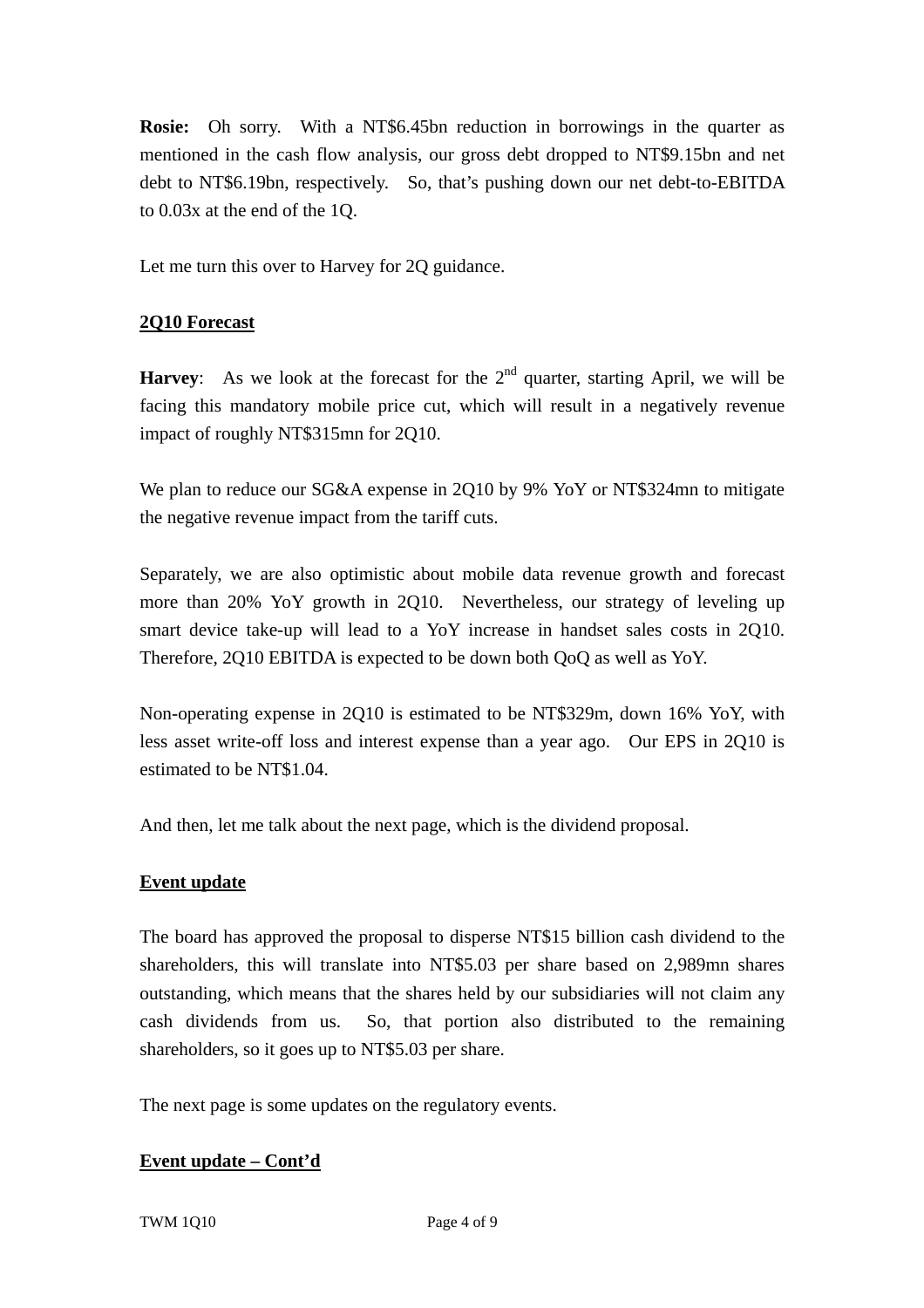You can read it when you have the time.

### **Key Message**

Our key message for this quarter is the mandatory price cut has phased in to affect our 2Q earnings. SG&A savings are expected to mitigate the impact to a certain extent. With our stepped-up efforts in data, more resources will be deployed to beef up the take-up rate to ensure growth. We expect to see these efforts pay off over the medium term.

That has wrapped up our presentation. There are a couple of pages, but you can read them at your leisure.

**Moderator:** Thank you. Ladies and gentlemen, we will now are poll for questions. If you would like to register for a question, please press #1.

# **Q & A**

**Kathy Chen, Goldman Sachs:** *Hi, thanks for taking my question. I would like to start with three questions. The first one is on the 2Q EBITDA guidance. It looks like you expect to reduce SG&A by enough to fully offset the negative mobile revenue impact from the price cut. And, on top of that, you mention that you expect mobile data revenue to grow about 20% YoY, so that looks like it should add NT\$330mn to your revenues. And then your cable business is also growing EBITDA and fixed should be relatively stable. So, can you explain to us why you expect EBITDA to fall by NT\$870mn YoY? How much of this is attributed to the handset subsidies increasing? And I just have two questions on the cable side?* 

**Rosie:** On the EBITDA number for the 2Q, the impact is all from handset subsidy if you can figure out later from the fact sheet we'll release later. But, basically, you know we will have NT\$324mn savings in our SG&A and we will have some impact, NT\$315mn impact, from the mandatory price cut and an increase of about NT\$0.7bn in handset subsidies. That's roughly the number for the decrease in EBITDA.

**Kathy:** *Ok, thanks. I have two questions on the Kbro deal. Can you give us an update how you're doing with government ownership issue and can you give us any estimate on when you expect the deal to close by? And, secondly, related to this completion date, if the deal doesn't close by the ex-dividend date in July, does that*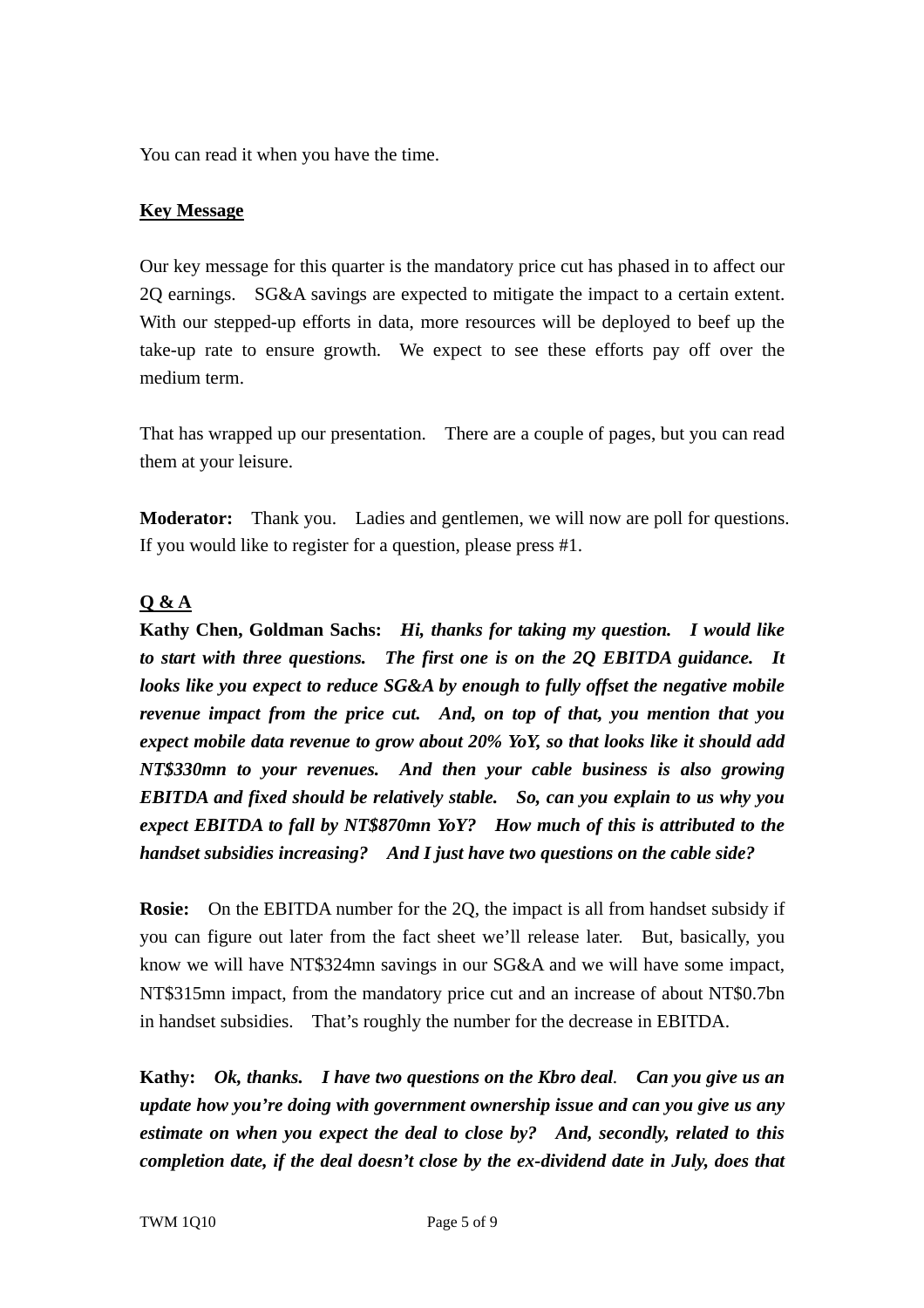# *mean that all of the treasury shares forego dividends so that the remaining shareholders get more cash?*

**Harvey:** Kathy, we have already foregone all the treasury shares' dividends. Whether this deal goes through or not, I think Carlyle, the shares they get will not be paid dividends for this year.

#### **Kathy:** *Ok, understood.*

**Harvey:** As to the status of that, basically we are still wrestling with the regulators. It's a tough one. It's not exactly in our control. So, we'll have to wait and see.

**Dee Senaratne, CSLA HK:** *Yeah, hi, guys. Thanks very much for the call. Just have one question. On the slide where you mentioned some of the regulatory changes that are in the works and one specifically relating to cable TV operators being allowed to branch out into other service areas. I was wondering if you could elaborate a bit more on what this is and does that mean essentially you will have cable TV operator competing in different parts of Taiwan as opposed as to it was before, more of a geographic monopoly. And then, if that goes through, what's sort of impact you can see for your Taiwan Fixed Network and even Kbro when you are hopefully allowed to finally acquire it?* 

**Harvey:** I think this is something ongoing within NCC right now. It's still there are quite a few steps they have to take before it becomes affect. Right now, what they are proposing is right now the island is divided into 50+ operating zones. They want to reduce that number from 51 to, actually they have several different versions, most likely scenario is 20+. So, I think the operating region will be expanded a little bit. To the existing operators, it might mean some threat, but also it might mean some opportunity as well. Unless, when you're reducing from 50 some to 20 some, of course you combining two or three operating regions, if you have already have licenses in all three of those licenses, there's only one you're facing a bit more competitive pressure. Otherwise, they are both threats as far as opportunities. This is something that we are keeping our eyes on. We will still need to see exactly how it plays out.

**Henry Cobbe, Nevsky London:** *Hi, thanks so much for the call. Could you possibly update where the financials close for Kbro in 2009? Full Year numbers?*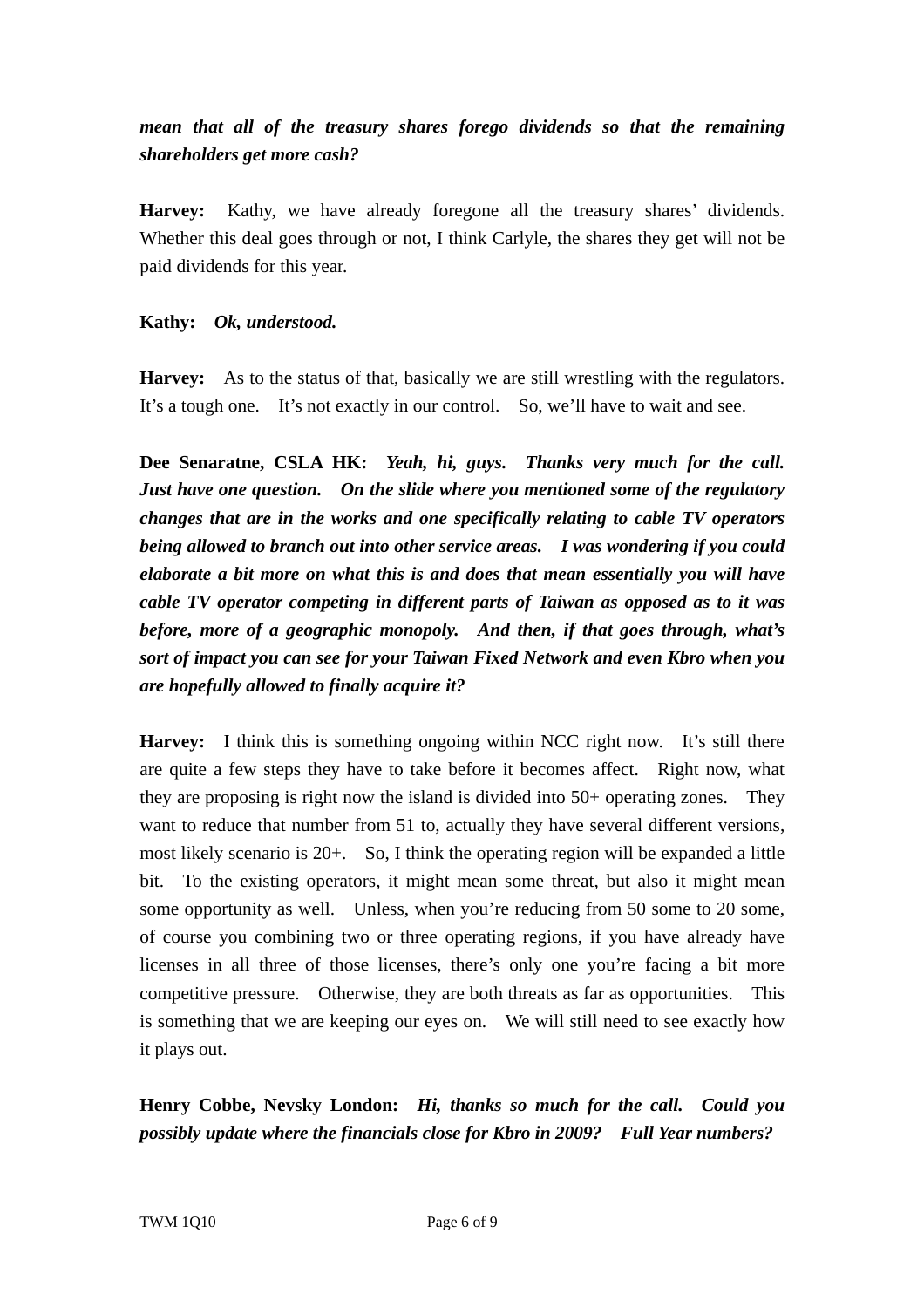**Rosie:** Kbro numbers?

**Henry:** *Yeah, Kbro, Kbro, the target acquisition.* 

**Rosie:** We don't have their final numbers yet.

**Henry:** *I missed the earlier part of the call. Did you give any comment on the timing of the deal and what needs to clear beforehand?*

**Harvey:** The statement we made on timing is still uncertain.

**Henry:** *But, in the absence of the conclusion of the deal, we can assume the dividend policy remains the same in terms of the payout to eligible shareholders.*

**Harvey:** Yeah, yeah, actually, after today, dividend for the year 2009 is already fixed. No event will change that. You will be getting a definite amount of NT\$5.03 per share.

**Henry:** *And, very lastly, once the Kbro deal is concluded, will you then review your additional capital management option?*

**Harvey:** Yeah, of course, we will. But there are other things we need to deal with before closing the deal. We also have to look at our cash position. It might change a little bit because Kbro does bear a lot of debt on the balance sheet.

**Henry:** *And the NT\$300 mn revenue adjustment that you forecasted for the 2Q, is that to reflect the full-year impact of the tariff change or is it just for those three months?*

**Harvey:** Just for the three months.

**Henry:** *How did you get to that number? Isn't it just a 5% tariff cut?* 

**Rosie:** Yeah.

**Henry***: So, that's 5% of your quarterly revenues.*

**Rosie:** Yeah, that's based on the mandatory price cut that we came up with is

TWM 1Q10 Page 7 of 9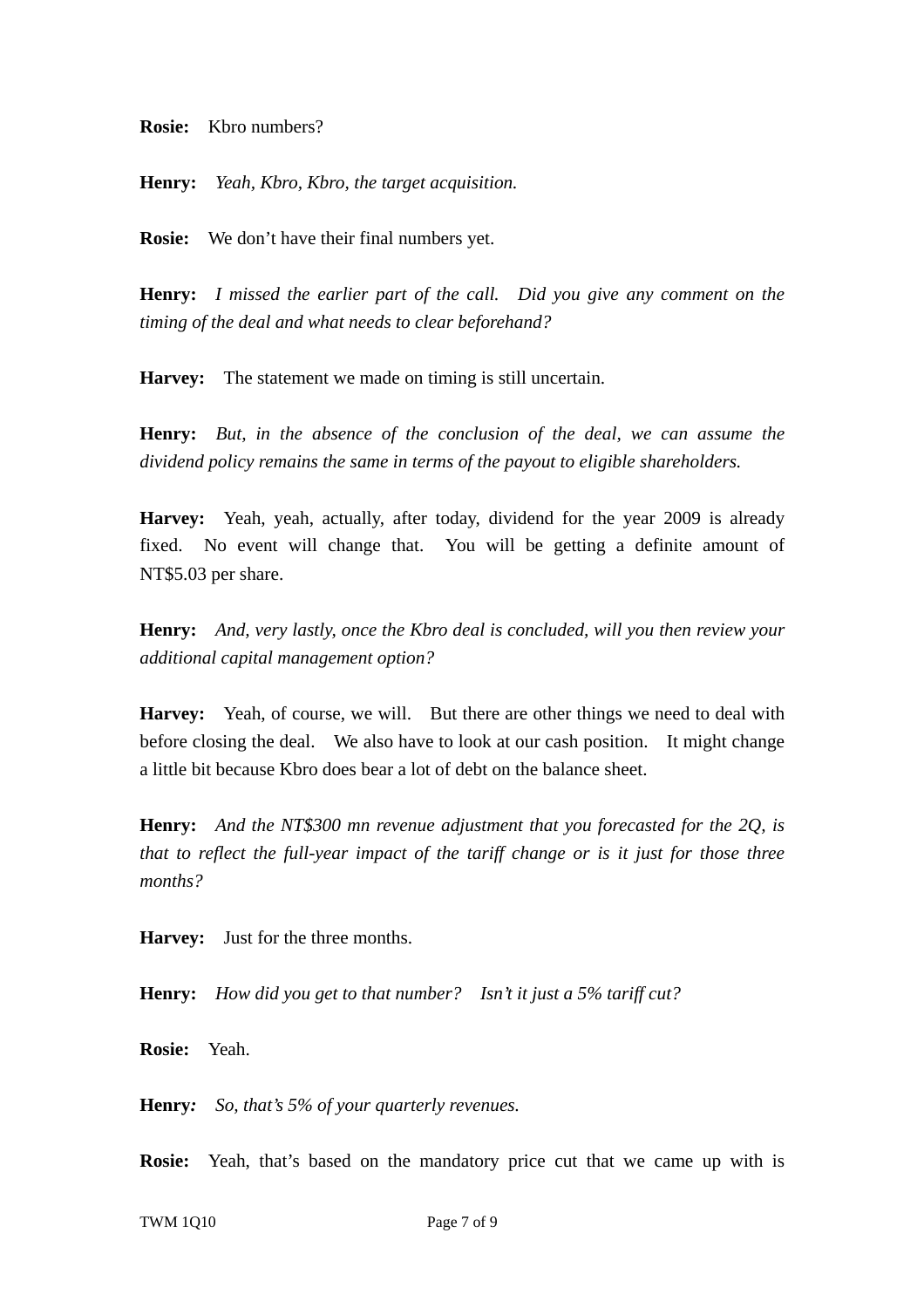NT\$315mn impact quarterly basis.

**Henry:** *So, you're not forecasting any elasticity adjustment?*

**Rosie:** No.

**Dee Senaratne, CSLA HK:** *Just one follow-up question again pertaining to cable. Looks like you've done a pretty good job in terms of migrating to cable TV subscribers to also taking cable broadband. The percentage has gone up to also taking cable broadband; 22% now. Are you guys more focused on bundling these two services together? What's driving this continual take-up of cable broadband? Where do you see that going to? Do you have any forecast into the next few years as to how that percentage of cable TV subscribers also taking cable broadband can go to?*

**Harvey**: We are bundling primarily the new digital TV service together with the broadband service because this digital TV is a new service, which has become hopeful for us 40% of the consumers want to give it a try what it looks like.

As to adoption rate, I think it will continue to go up. If you look at US, it's 30%. It will continue to go up. 30% is a realistic number.

**Dee:** *Over what period do you say 30%, the next year or two years, you think? What sort of time frame?*

**Harvey:** I think a year time frame going to 30% is a reasonable estimate.

**Mr. Ling, UBS:** *Hi. The 2Q EBITDA guidance is a little bit below consensus primarily due to increased handset subsidies. Do you expect this to continue for the future quarters or do you expect the future quarters to show some kind of recovery?*

**Harvey:** I think this is because we are introducing iPhone as well as pushing the other smart devices a bit harder. I don't think it will continue forever because we certainly expect when we sell more of these high-cost devices, they will bring us more revenue. You will see a gradually offsetting effect from the increase of the data revenue.